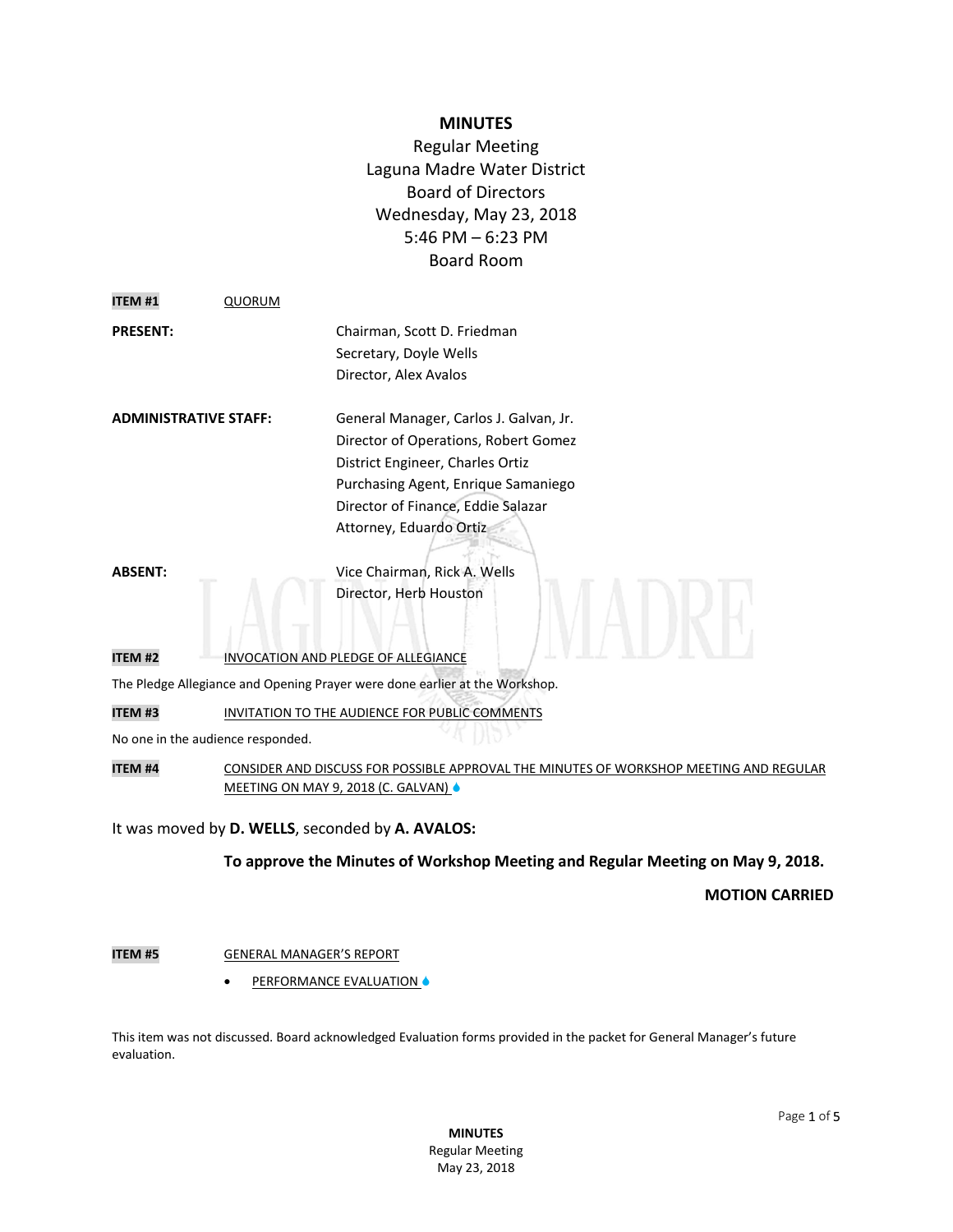## **GENERAL MANAGER'S REPORT**

#### **ITEM #6** CONSIDER AND REMOVE FROM THE TABLE THE FOLLOWING ITEM TABLED AT THE REGULAR MEETING ON MAY 9, 2018:

CONSIDER AND DISCUSS FOR POSSIBLE APPROVAL PURCHASE OF AIR SUPPLY MATERIAL FOR ANDIE BOWIE WWTP (BID # WW-18-4-02).

It was moved by **D. WELLS**, seconded by **A. AVALOS:**

#### **Move to remove.**

# **MOTION CARRIED**

#### **ITEM #7** CONSIDER AND DISCUSS FOR POSSIBLE APPROVAL PURCHASE OF AIR SUPPLY MATERIAL FOR ANDIE BOWIE WWTP (BID # WW-18-4-02). (E. SAMANIEGO)

#### **DISCUSSION**:

- Follow-up information used, Board received it on Monday, May 21, 2018.
- Staff recommends spending extra money for the better material
- Recommendation: Stainless Steel 316
- Bid Recommendation award: Alamo Iron Works for \$40,141.00
- $\bullet$

It was moved by **D. WELLS**, seconded by **A. AVALOS**:

# **Move to approve Bid for Alamo Iron Works for the Stainless Steel 316 at the bid rate of \$40,141.00.**

# **MOTION CARRIED**

# **ITEM #8** CONSIDER AND REMOVE FROM THE TABLE THE FOLLOWING ITEM TABLED AT THE REGULAR MEETING ON MAY 9, 2018: CONSIDER AND DISCUSS FOR POSSIBLE APPROVAL JOB DESCRIPTION FOR GENERAL MANAGER, DIRECTOR

OF OPERATIONS, DISTRICT ENGINEER, AND DIRECTOR OF FINANCE (C. GALVAN)

It was moved by **D. WELLS**, seconded by **A. AVALOS:**

# **Motion moved.**

# **MOTION CARRIED**

#### **ITEM #9** CONSIDER AND DISCUSS FOR POSSIBLE APPROVAL JOB DESCRIPTION FOR GENERAL MANAGER, DIRECTOR OF OPERATIONS, DISTRICT ENGINEER, AND DIRECTOR OF FINANCE (C. GALVAN)

#### **DISCUSSION**:

- General Manager add responsibilities of conducting District Elections
- Director of Operations No changes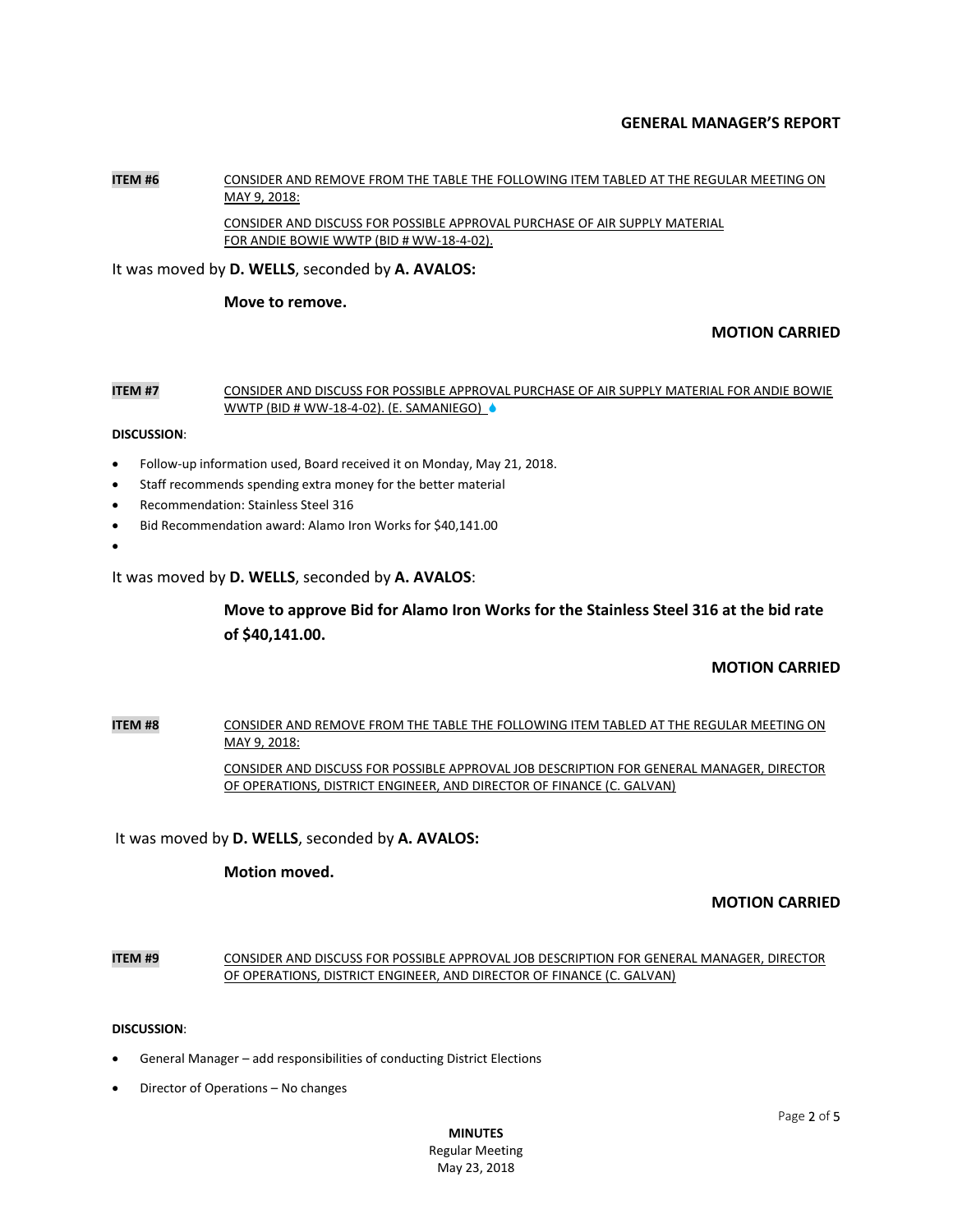#### **ITEM #9 CONTINUED**

- District Engineer Physical demands, carry 25 pounds
- Director of Finance Physical demands, carry 25 pounds. Take away the responsibilities of conducting elections

#### It was moved by **D. WELLS**, seconded by **A. AVALOS:**

#### **Subject to the agreed changes.**

#### **MOTION CARRIED**

#### **ACTIONS:**

**Board approved the job descriptions with the amendments mentioned above.** 

**ITEM #10** CONSIDER AND REMOVE FROM THE TABLE THE FOLLOWING ITEM TABLED AT THE REGULAR MEETING ON MAY 9, 2018:

CONSIDER AND DISCUSS FOR POSSIBLE APPROVAL A RESOLUTION ADOPTING A REVISED PERSONNEL POLICY FOR THE DISTRICT (RESOLUTION NO. 159-05-18) (C. GALVAN)

It was moved by **A. AVALOS**, seconded by **D. WELLS:**

#### **Motion to remove.**

#### **MOTION CARRIED**

#### **ITEM #11** CONSIDER AND DISCUSS FOR POSSIBLE APPROVAL A RESOLUTION ADOPTING A REVISED PERSONNEL POLICY FOR THE DISTRICT (RESOLUTION NO. 159-05-18) (C. GALVAN)

It was moved by **D. WELLS**, seconded by **A. AVALOS:**

**Make a motion.**

#### **MOTION CARRIED**

**ITEM #12** CONSIDER AND DISCUSS FOR POSSIBLE APPROVAL A CONTRACT FOR ELECTION SERVICES TO BE ADMINISTERED BY THE CAMERON COUNTY ELECTIONS DEPARTMENT FOR LAGUNA MADRE WATER DISTRICT'S GENERAL ELECTION ON NOVEMBER 6, 2018. (E. SALAZAR)

#### **DISCUSSION**:

Estimate only will have some actual cost 45 days after the elections

It was moved by **A. AVALOS**, seconded by **D. WELLS:**

#### **Move to approve.**

#### **MOTION CARRIED**

**MINUTES** Regular Meeting May 23, 2018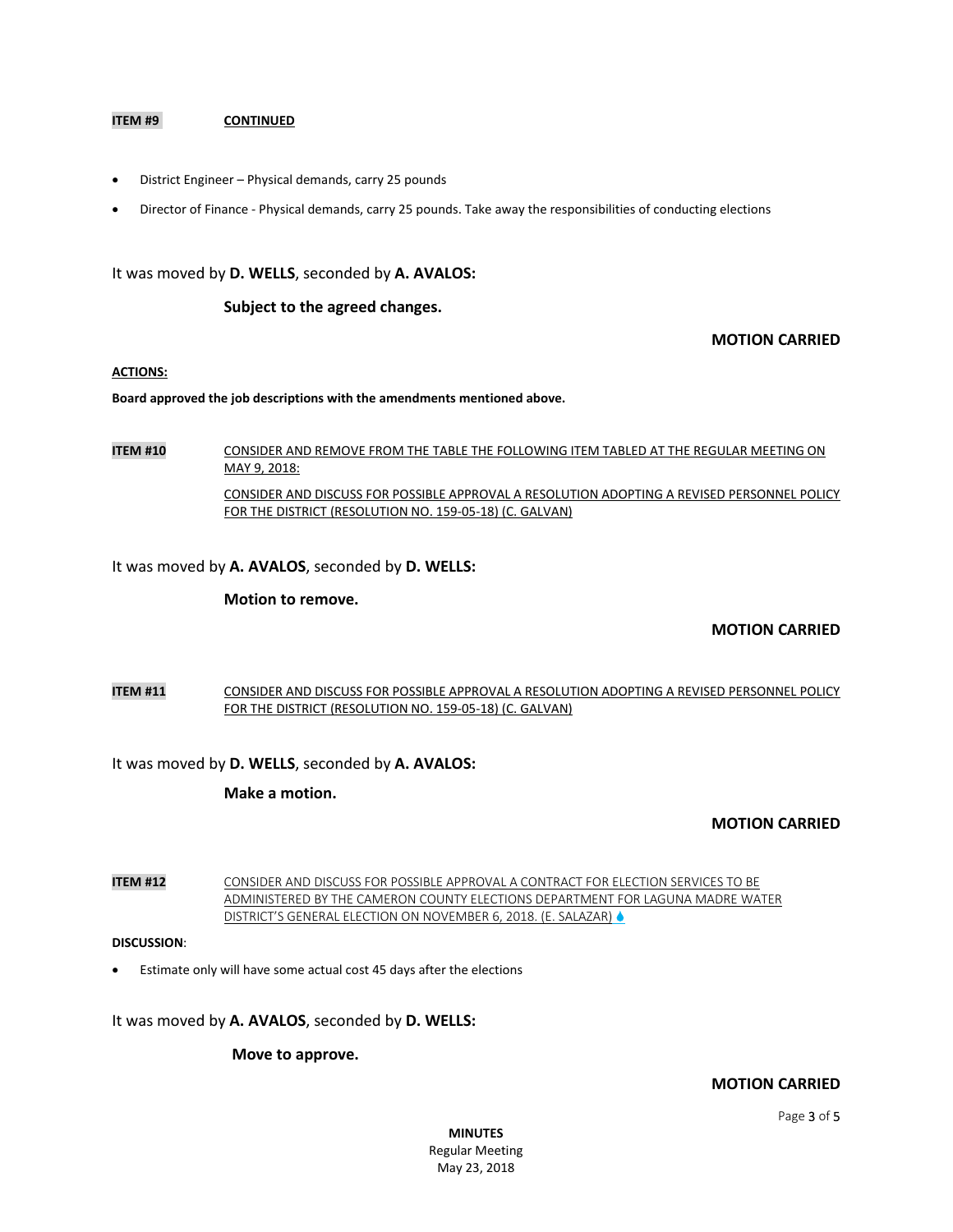### **ITEM #13** CONSIDER AND DISCUSS SERVICE POLICY REVISIONS (R. GOMEZ)

#### **DISCUSSION**:

- Bring Service Policy up to date
- A. Avalos volunteered to assist
- Would it be appropriate to have a representative from the public?

# **DISCUSSION ITEM**

**ITEM #14** CONSIDER AND DISCUSS FOR POSSIBLE APPROVAL EASEMENT ABANDONMENT AND RELOCATION AGREEMENT FOR LOT ONE (1), BLOCK ONE (1), P. I. INDUSTRIAL PARK SUBDIVISION AND A 0.068-ACRE TRACT CONVEYED TO P. I. INDUSTRIAL, LTD., BY LAGUNA MADRE WATER DISTRICT BY DEED RECORDED IN VOL 15480, PAGE 251, OF THE OFFICIAL RECORDS OF CAMERON COUNTY, TEXAS. (C. ORTIZ)  $\spadesuit$ 

#### **DISCUSSION**:

- Still, have questions on the ownership and any easements that are maybe applying to Woody Lane
- Need clarification on the District's liability, obligation, and exposure that perhaps a tie to Woody Lane
- Questions to be discussed in executive session.
- Without a full Board two absent at this meeting

#### It was moved by **D. WELLS**, seconded by **A. AVALOS:**

#### **Motion to table item and discuss in an executive session related to legal consultation.**

# **MOTION CARRIED. TABLED.**

#### **ACTIONS:**

**Item deferred to the next Regular Meeting on June 13, 2018.**

**ITEM #15** CONSIDER AND DISCUSS FOR POSSIBLE APPROVAL AMENDMENT NO. 6 FOR ENGINEERING SERVICES WITH CAROLLO ENGINEERS, INC. FOR PORT ISABEL WASTEWATER TREATMENT FACILITY HEADWORKS PIPE SUPPORTS. (C. ORTIZ)

#### On a motion made by **D. WELLS,** seconded by **A. AVALOS**:

#### **Move to approve.**

# **MOTION CARRIED**

#### **ITEM #16** CONSIDER AND REVIEW EXPENDITURES FOR MAY 1-15, 2018. (C. GALVAN)  $\bullet$

#### **DISCUSSION:**

- Questions on specific items:
	- o Page 1, Ferguson purchases nonrelated to meter program
	- o Difference between Denali and MOVAC? Different hauling containers
	- o Page 2, MH Mowing Service Two checks? The second check for extra mowing